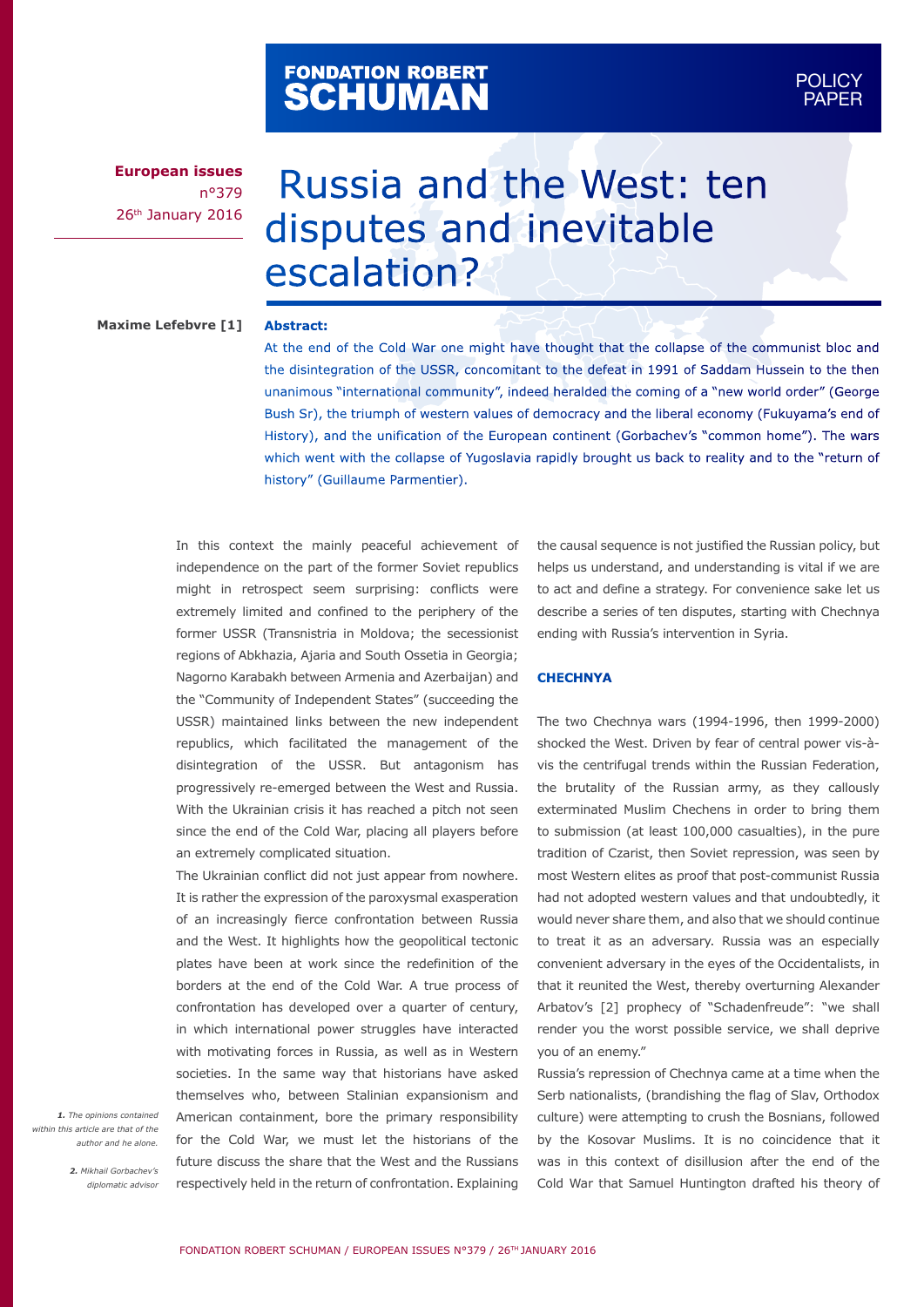the "Clash of Civilisations", since the war in Yugoslavia quite correctly witnessed the confrontation of Western, Orthodox and Muslim civilisations. It was also a time in which asymmetry developed between the area of the former USSR, in which Russia was in a position to impose itself by force, and that of the Balkans, where the Westerners were able assert their law, and also force Russia's hand as it did in Kosovo.

#### **NATO'S ENLARGEMENT**

Since the Cold War led to the creation of NATO and the Warsaw Pact, the end of the said war might have brought military alliances in Europe to an end. The major agreements concluded under the OSCE in 1990 (Paris Charter for a New Europe, Treaty on Conventional Forces in Europe, organising the massive disarmament of the two former blocs) were not followed by the disappearance of NATO, whilst the Warsaw Pact – rendered meaningless by the democratisation of Eastern Europe – was dissolved in 1991, just before the collapse of the USSR.

Far from disappearing NATO became a major pillar in the structure of European security. Under the Clinton presidency (1992-2000), it committed to an enlargement policy towards the new democracies of Eastern Europe, starting with Poland, Hungary and the Czech Republic (Madrid Summit of 1997, which decided an enlargement that entered into force in 1999). NATO then increased from 19 to 26 members in 2004 (covering all of the other countries in Central and Eastern Europe, including the three Baltic countries, which had been part of Russia prior to 1914 and again of the USSR from 1940 to 1991), then the 26 became 28 in 2009 (Albania and Croatia). At the same time NATO asserted itself as the main military tool to settle the crises in former Yugoslavia in the 1990's (Bosnia then Kosovo), after the misfortunes of the UN's "Blue Berets" in Bosnia.

Due to NATO's continued prevalence, the latter's relations with Russia became central to the architecture of European security, more so than the agreements concluded under the OSCE, which have gradually lost their structuring, innovative nature. A NATO-Russia Founding Act was concluded in 1997, at a time when the West still had trust in Boris Yeltsin and wanted to offer him compensation for its extension to the new democracies of Central Europe. After the controversy

caused by the Kosovo war, a new NATO-Russia Charter was concluded in 2002, at a time when the second NATO enlargement towards the east was decided and when Russia and the West were cooperating in the fight to counter terrorism and in operations in Afghanistan, following the terrorist attacks of 11th September 2001. These agreements aimed to establish a partnership and cooperation between NATO and Russia (occasional meeting of a NATO-Russia Council) and to reassure Russia that NATO's enlargement was not directed against it (with guarantees that "substantial combat forces" would not be stationed in the new NATO member states). But they were not void of ulterior motives: for the West it meant depriving Russia of its right to veto (the reason why NATO membership was never offered to Russia) and consolidating the new democracies (enlargement strategy of the Community of Democracies with a market economy under the Clinton administration); for the Russians NATO's expansion to the east was seen to be happening to the detriment of Russia's interests and security (the Russian enclave of Kaliningrad, for example, the former part of the east German Prussia, found itself encircled by NATO countries, and the Russian speaking minorities in the Baltic countries found themselves under NATO's protection).

Although it was backed by negotiated agreements, NATO's unilateral enlargement is amongst the grievances Russia has against the West. Undoubtedly it is not a coincidence if the most recent and most violent crises and confrontation (Georgian conflict in 2008, Ukrainian conflict of 2014) occurred after the NATO summit in Bucharest (April 2008) promised Georgia and Ukraine NATO membership – and in spite of the slowing of this policy by the Obama administration and its European partners since 2009.

#### **KOSOVO**

Kosovo might be perceived as one of the starting points of American and Western military unilateralism. Unlike the situation in Bosnia, which gave rise to the joint conflict management with Russia (permission for NATO airstrikes by the UN in 1993, creation of the "contact group" [3] in 1994, the Dayton peace agreements in 1995), the conflict in Kosovo saw the West break with Russia as NATO strikes were launched against Serbia without the

*3. Comprising six powers (USA, Russia, France, Germany, UK, Italy)*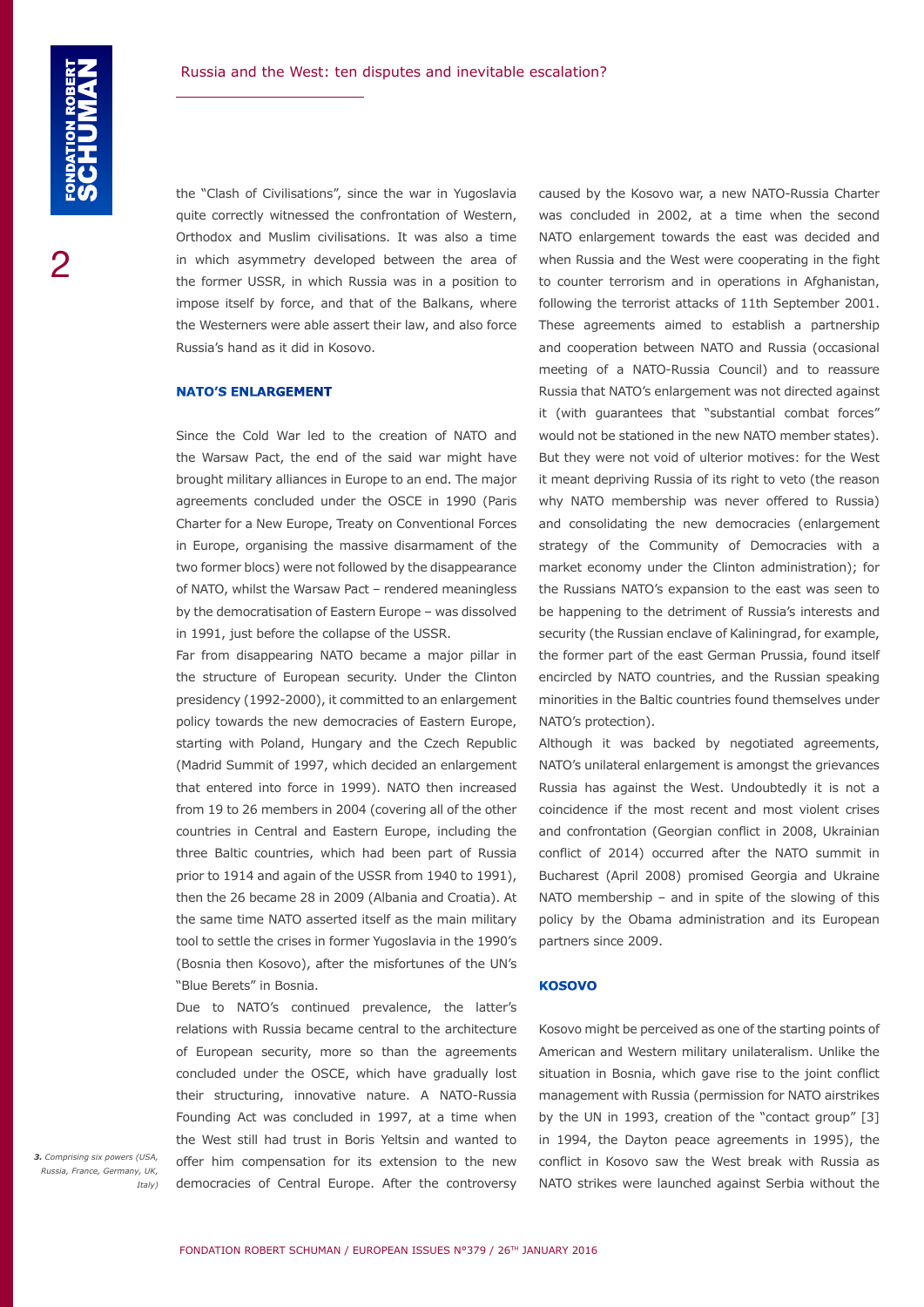Cyprus, Slovakia, Romania). Serbia is divided between pro-European forces, which would be prepared to relinquish Kosovo as the price to pay for EU membership (which would provide an opportunity to settle the Kosovo issue once and for all) and nationalist forces, which reject this and find support in Russia.

# **PUTIN**

As he became Prime Minister in 1999, Vladimir Putin, a former KGB officer, was presented by Boris Yeltsin as his successor and was elected President in 2000, then he was re-elected for a second time (and in principle the last) in 2004. Russia's new strongman turned his back on the liberal, anarchic years of the Yeltsin era (the disorder of which led to a financial crisis in 1998), restored authoritarian power ("vertical power"; the role of the "structures of force" or *siloviki*, such as the FSB, the successor the KGB); it found support in Russian nationalist feeling (all the more sensitive since the humiliations of the 1990's) and traditional values (alliance with the Orthodox clergy) and claimed back the energy resources that had been taken over by the "oligarchs", which enabled Putin to re-establish the Russian State's financial power (which rid itself of its debt and accumulated currency reserves). By doing this Putin set a challenge to those in the West and notably in the USA, who hoped that Russia would become Westernised and therefore weakened after the end of the Cold War. In the beginning the relationship with George W Bush (who says that he saw Putin's soul in his eyes) was not bad, due to their cooperation against Islamic terrorism. Then it became tense, notably when the prospect emerged of the Russian president's long term establishment in office. The latter did not challenge the West head on and respected the Constitution, which did not allow him two consecutive mandates, but he found a subterfuge: in 2008 he had his Prime Minister Dmitri Medvedev elected as president and took his place as Prime Minister, whilst effectively continuing to control the State (leader of the majority and control over the "structures of force"); then he modified the Constitution so that the mandates would last 6 years and was elected president again in 2012 with D. Medvedev becoming Prime Minister again) for a new round of two mandates, with the prospect of remaining in power until 2024 (if he is re-elected in 2018).

formal authorisation of the UN's Security Council. Kosovo, which is mainly populated by a large majority of Albanian Muslims, lost its autonomy in 1989 and was oppressed, with the Albanian speaking people starting to rebel in 1998, as they took advantage of the arms trafficking from Albania in the wake of a serious domestic crisis there in 1997. The West was relatively unanimous about this (in all events five of the western powers in the contact group: USA, France, Germany, UK, Italy), and had no confidence in Milosevic and his nationalist hyperbole; after trying to implement a negotiated settlement policy underpinned by successive sanctions, that were decided upon each time by the contact group and approved by the UN, they believed that only the use of force would prevent massive repression and ethnic cleansing, which led to the NATO military strikes between March and June 1999. Russia then withdrew from the contact group (returning later) but accepted to return to work on a plan to end the crisis ratified by the UN, thereby validating Serbia's loss of control over Kosovo and NATO's deployment, but also reasserting the territorial integrity of the Federal Republic of Yugoslavia (of which Montenegro was still a part at the time). The return of peace put an end to the Albanian ethnic exodus; it did not prevent retaliation against the Serb minority, leading to flight by a part of this minority and the introduction of measures to protect those remaining (notably in the northern enclave of Mitrovica, where the Serb population still comprised the majority.

The conflict deteriorated again when the West tried to push Kosovo towards independence, deeming that this was the only way to consolidate the province and the region's stability (subject to chronic unrest). In 2006 Vladimir Putin warned that Kosovo would set a "precedent" in the settlement of frozen conflicts in the former USSR. After a final bid to find a negotiated solution at the beginning of 2008 with the Serbs and the Russians, the Western members of the contact group decided unilaterally to acknowledge the independence of Kosovo. Kosovo is now acknowledged by around 100 countries in the world and has begun its rapprochement with the European Union (negotiation of a stabilisation and association agreement) as well as a normalisation process with Serbia (with the EU's mediation) It is not acknowledged however by Russia or China (which jeopardizes its membership of the UN), nor by five EU countries which are hostile to separatism (Spain, Greece,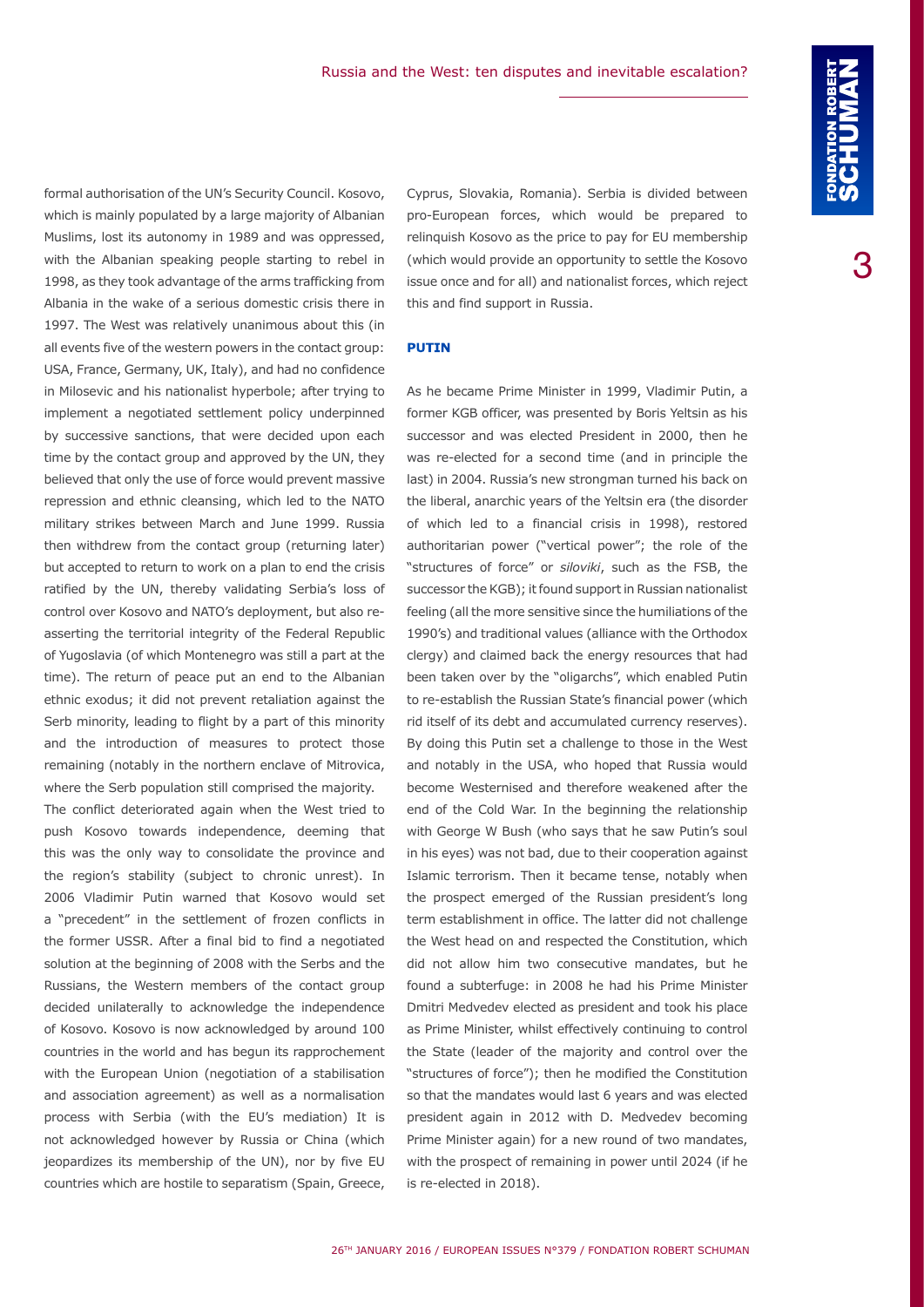The West wanted to believe that the Medvedev parenthesis would be synonymous to opening: it was at this time that Obama's USA launched the "reset" (2009) and that the European Union concluded a "modernisation partnership" (2010) with Russia, and that the latter entered the World Trade Organisation (2011). But the consolidation and strengthening of Vladimir Putin's power have increasingly turned it into the 'anti-model' of Western democracies, especially since, apart from a strengthening of the State, this has gone together with an increasing restriction of civil liberties and of the physical disappearance of opponents (imprisonment of the oligarch Mr Khodorkovsky, who was finally freed in 2013 and the assassination of the lawyer S. Magnitski; the assassinations of journalist Anna Politkovskaya in 2006 and of the liberal politician Boris Nemtsov in 2015). There is still an opposition movement in Russia, but in a context of nationalist withdrawal and apathy on the part of civil society (which is not unlike the situation in neighbouring Belarus governed by the dictator, A. Lukashenko), the battles for influence within power seem to hold greater sway than democratic debate, as it was in Soviet times [4].

## **THE POLITICO-MILITARY POWER STRUGGLE**

After the end of the Cold War and the collapse of the USSR the consolidation of the new territorial order and the establishment of strategic stability on the continent of Europe became major stakes. The conclusion of disarmament agreements under the OSCE, then the political enlargement of NATO, comprised moments of consolidation for Europe's security structure. In the former USSR conflicts were localised and Russia asserted itself as a power of mediation (Transnistria, Abkhazia and South Ossetia, Nagorno-Karabakh), whilst it set out the doctrine of the "near abroad" in 1992-1993 with the aim of conserving its influence in the former constitutive republics of the USSR. The creation of regional organisations, not just the Community of Independent States (which succeeded the USSR), but also the 1992 Tashkent Collective Security Treaty (which became an organisation in 2002), and the upkeep of military infrastructures of the former Soviet army (like the base of Sebastopol in Crimea, the home port of the Russian fleet in the Black Sea), aimed to protect Russian hegemony, which was also supported by very old links of solidarity

*4. See Arnaud Dubien [\(http://](http://www.la-croix.com/Actualite/Monde/Arnaud-Dubien-En-Russie-les-vrais-debats-se-deroulent-en-cou) [www.la-croix.com/Actualite/](http://www.la-croix.com/Actualite/Monde/Arnaud-Dubien-En-Russie-les-vrais-debats-se-deroulent-en-cou) [Monde/Arnaud-Dubien-En-](http://www.la-croix.com/Actualite/Monde/Arnaud-Dubien-En-Russie-les-vrais-debats-se-deroulent-en-cou)[Russie-les-vrais-debats-se](http://www.la-croix.com/Actualite/Monde/Arnaud-Dubien-En-Russie-les-vrais-debats-se-deroulent-en-cou)[deroulent-en-coulisses-2015-](http://www.la-croix.com/Actualite/Monde/Arnaud-Dubien-En-Russie-les-vrais-debats-se-deroulent-en-cou) [09-11-1354878?ref=yfp\)](http://www.la-croix.com/Actualite/Monde/Arnaud-Dubien-En-Russie-les-vrais-debats-se-deroulent-en-cou)*  (physical, human and cultural) within the former USSR. Today there are only five countries, the most dependent on Russia, which are part of the Collective Security Treaty Organisation (Armenia, Belarus, Kazakhstan, Kyrgyzstan, Tajikistan), and Russia is trying to create an economic bloc with the same countries (the Eurasian economic union) so as to be on a par with the European Union.

Russia's position regarding the "frozen conflicts" has been ambiguous from the start, appearing as a force for peace and mediation, yet also taking advantage of the non-resolution of these conflicts, to maintain a strategic hold and to impede Western penetration (it is difficult for Georgia, Azerbaijan, Moldova and now Ukraine, which do not control all of their territory, to join NATO, since in principle, the Washington treaty obliges participating States to provide aid against an external aggressor). The West has therefore placed increasing pressure on Russia for it to work toward settling these conflicts, asking it to withdraw its troops from the places where they are stationed (Moldova, Georgia). At the OSCE Summit in Istanbul at the end of 1999, just after the Kosovo affair, Russia committed to withdrawing its troops from Moldova and to reducing its equipment in Georgia: it was the nonrespect of this commitment, deemed by the West to be firm and to include all Russian armed forces (whilst the Russians wanted to rule out peacekeeping or munitions depot surveillance forces) which turned the "frozen conflicts" into the leading strategic dispute between the West and Russia, and which has been preventing the adoption of a political declaration at each annual OSCE ministerial meeting since 2002 (the Astana Summit in 2010 only led to a "commemorative" declaration).

In addition to this limited, but serious geo-strategic dispute of frozen or protracted conflicts, there has been a more general escalation in terms of the politico-military power balance, particularly between the USA and Russia. At the end of the Clinton administration (1999) the USA launched their national anti-missile shield plans, which dated back to the Reagan presidency, but which had been abandoned; in 2001 they even went as far as withdrawing from the 1972 Russian-American ABM (anti-ballistic missile) agreement, which limited the number of strategic anti-missile systems on either side, and achieved NATO's acceptance in 2004 of the principle of the deployment of a theatre missile defence system, officially to counter the threat of proliferant countries (radars in the Czech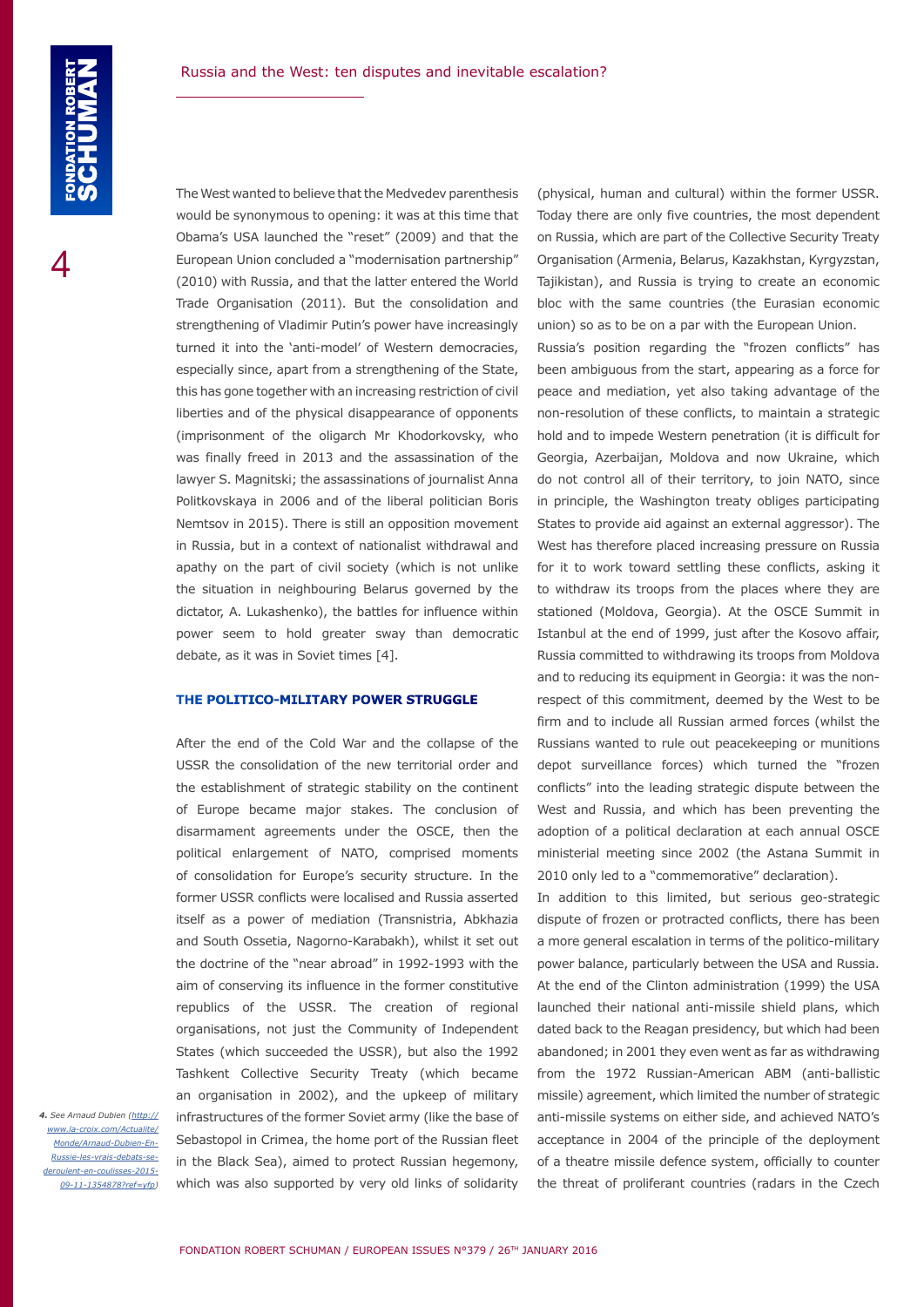Republic, missile defence systems in Poland). In these projects Russia perceived a threat, both against its own overall nuclear deterrent strategy and also regarding the politico-military balance in its neighbourhood, at a time when NATO was extending east. It continued to threaten the deployment of its Iskander missiles (tactical range of under 500 Km) in the enclave of Kaliningrad in spite of NATO's reduction of its missile defence system under the Obama Administration. Above all in 2007, Russia decided to suspend the Treaty on Conventional Forces in Europe (CFE) (under the OSCE) since the West refused to ratify its adapted version (agreed in 1999), due to the nonrespect of the Istanbul commitments regarding frozen conflicts. NATO then suspended the CFE regarding Russia in 2011.

Hence, the common framework for the control of arms between Russia and the West has weakened significantly: it still exists between Americans and Russians in the area of strategic nuclear arms (new START treaty 2010, which entered into force in 2011 for a ten year period) and intermediate range nuclear forces (the INF treaty of 1987, which is still in force); it doesn't exist in the area of tactical nuclear arms (whilst both Russians and Americans still have thousands of tactical nuclear warheads, a legacy of the Cold War, and that the probability of the use of a tactical nuclear arm by Russia, if it considers that its vital interests are threatened in a conflict, must not be ruled out); the framework has been reduced to confidence building measures in the conventional domain in Europe (the Vienna document, which provides for the notification of military manoeuvres beyond a certain threshold and mutual inspections; "open sky" treaties enabling flights over each other's airspace). Now there has been a kind of military escalation between NATO and Russia, - albeit still limited, which began again with the Ukrainian conflict (commitment by the West to increase their military spending; since Russia has doubled its own over the last ten years; "reassurance" measures taken by NATO – continuous rotation based military presence, enhancement of the rapid reaction force – for the countries bordering Russia, notably the Baltic countries, without bringing into question the commitment taken in 1997 of not deploying permanent and significant combat forces; military posturing by the Russian army including at sea and in the air).

# **THE COLOUR REVOLUTIONS**

In Georgia (the Rose Revolution of 2003) then in Ukraine (Orange Revolution, 2004) and in Kyrgyzstan (Tulip Revolution 2005), pro-Western leaders came to power challenging elections that were marred by fraud. In Ukraine, the pro-Russian victory by Yanukovych led to a popular uprising in the Maidan, the Square of Independence in Kyiv, and the organisation of a new election, in which Yushchenko clearly emerged as the victor. This crisis led to high tension between Vladimir Putin and the Europeans, which was channelled by Jacques Chirac and Gerhard Schröder's moderating action with the Russian president, whilst Polish President Alexander Kwasnievski and the EU's High Representative Javier Solana, worked towards the organisation of new elections in Kyiv.

The "Colour Revolutions" cannot be considered as "changes in regime" in that they are the consequence of normal but hampered electoral processes. Vladimir Putin could not object to the movement and the American neo-conservatives (notably Robert Kagan) lauded the European Union for its action in the Ukrainian crisis. But for the Russian president these "Colour Revolutions" (financed, it is true, in part by the West and, notably by the Soros Foundation) in the wake of American displays of strength in Afghanistan (2001), then in Iraq (2003) were seen as geopolitical manoeuvres by the USA that aimed to weaken Russia and separate it from the former republics of the USSR.

These geopolitical analyses hold their share of truth, they link up with old theories (MacKinder, Kennan), which inspired the policy of containment. American policy as of the 1990's comprised penetrating the region, accessing hydrocarbons in the Caspian Sea and Central Asia, encouraging energy corridors that crossed the Caucasus towards Turkey (Baku-Tbilisi-Ceyhan pipeline opened in 2005, the Baku-Tbilisi-Erzurum pipeline opened in 2006), creating alternative regional organisations to those focused on Russia, particularly the GUAM launched in 1996-1997 (Georgia, Ukraine, Azerbaijan, Moldova) and even of establishing (with Moscow's consent) bases in Central Asia (Kyrgyzstan, Uzbekistan) to support allied operations in Afghanistan. Zbigniew Brzezinski, former national security advisor to Jimmy Carter, did not hide America's intentions in his book *The Grand Chessboard*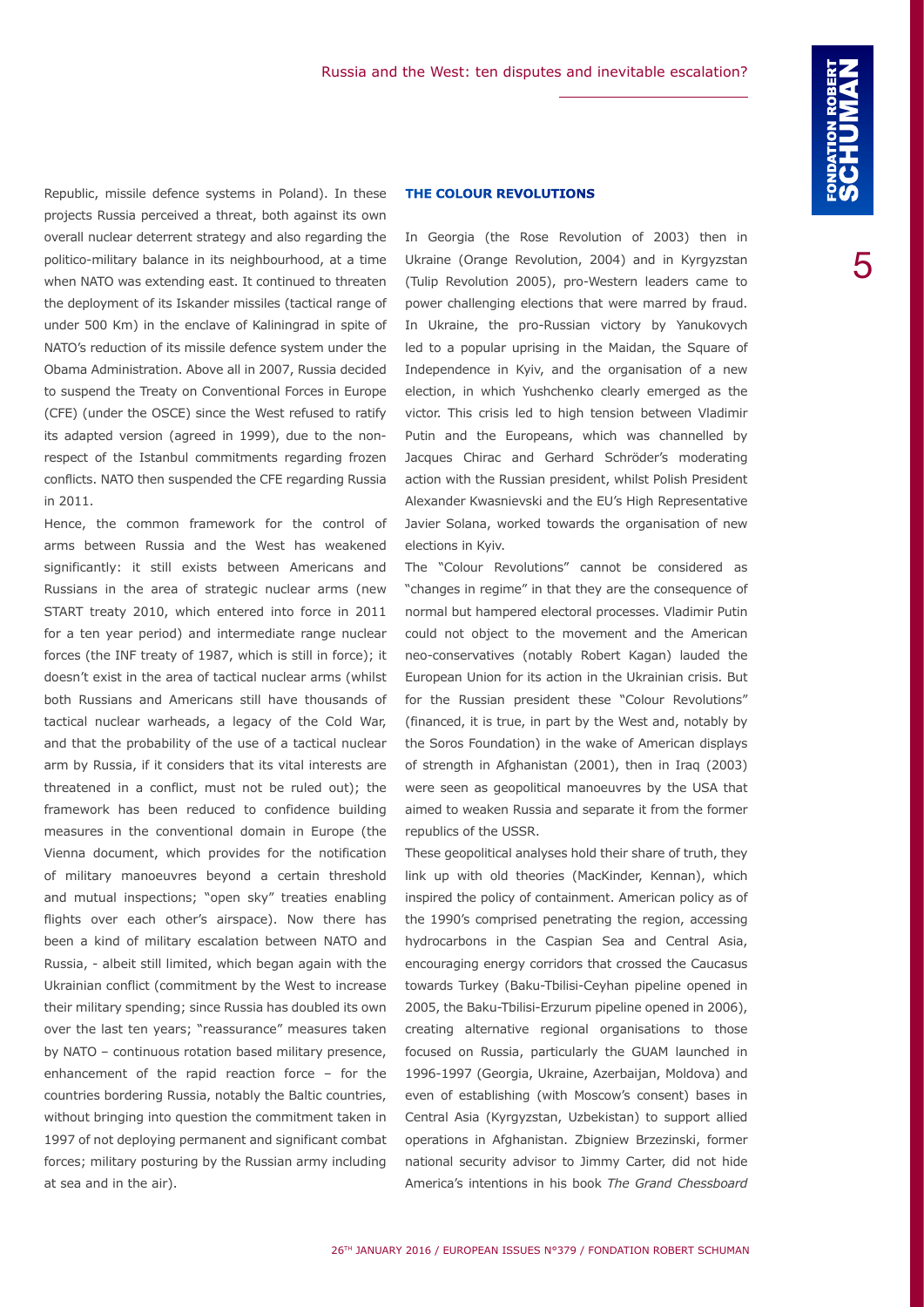(1997): he explained that the USA had to counter the re-emergence of Russian imperialism, that Russia could not become an empire again without Ukraine, and that Ukraine must align itself with Europe, via the consolidation of the "geostrategic backbone" comprising France, Germany, Poland and Ukraine; more widely he suggested that the USA must use the "geopolitical pivots" of Azerbaijan, Uzbekistan (a member of GUAM for a time) and Ukraine.

With the "Colour Revolutions", geopolitical competition, (American vs Russian empire), goes in tandem with antagonism over values (democracy vs authoritarianism), as during the Cold War. In 2005 Vladimir Putin qualified the disappearance of the USSR as "*the greatest geopolitical catastrophe of the 20th century*", and as of 2007 (speech at the Munich Security Conference) he questioned the role of the OSCE, deeming it to be an organisation that was serving Western interests (democratic commitments and institutional mandates defined in the 1990's, the role of electoral supervision ensured by the Office for Democratic Institutions and Human Rights (ODIHR) in Warsaw and the disarmament agreements). The coherence of Russia's strategy was then clear: geopolitical competition against the West, upkeep of strategic positions (frozen conflicts), to impede the American strategy of "geopolitical pivots", the opposition of values.

The question of values, of democracy and Human Rights, of the legitimacy of governments in office, has become central to the Russian-American relationship. During its second term in office the Bush Administration which became bogged down in Afghanistan and Iraq, no longer had the means to launch any further military operations, but undertook a campaign against the "outposts of tyranny", and without including Russia explicitly, ensured that President Putin really did leave office after his second mandate. The latter organised the transition period, and supported regimes threatened by the USA like Cuba, Venezuela, Nicaragua, Iran and Belarus (a country under Russian influence, ostracised due to its authoritarian regime, not a member of the Council of Europe and subject to Western sanctions). Russia's siege mentality has grown with the crisis in Ukraine, the new military doctrine (end of 2014) and the new national security strategy (end of 2015); it has even established the goal of preventing any regime change dictated by the outside. At the OSCE Russia is not alone in its challenge

to Western democratic norms and Human Rights, finding allies in Belarus, several countries of Central Asia and even Azerbaijan.

# **THE ROLE OF THE EUROPEAN UNION AND THE ENERGY WEAPON**

Encouraged by Germany and the UK the European Union launched its enlargement policy towards the new democracies in Central and Eastern Europe (cf. adoption of the Copenhagen criteria in 1993) even before NATO started its policy. But European Union's enlargement required a great deal of preparation and these countries joined NATO before they did the European Union.

Russian did not challenge the enlargement of the European Union, as it did that of NATO. In 1994 partnership and cooperation agreements were concluded by the Community with Russia and Ukraine, and the one with Russia even entered into force first (1997). In 2002- 2003 the European Union launched its "neighbourhood policy" targeting "the new neighbours" in the east and on the shores of the Mediterranean. However Russia wanted to be treated as an equal, as a partner in its own right, and not as one neighbour amongst others; Chirac and Schröder, allied with Putin against Bush in the Iraq affair fostered the conclusion of "four areas" of cooperation between the EU and Russia (economy, domestic and foreign security, education – research – culture), negotiated between 2003 and 2005, at a time when the European Union's grand enlargement was underway in the east (2004). The European Union then planned to negotiate new agreements with Russia and Ukraine, which should have started together in 2007 under the Germany presidency of the Council of the European Union.

But EU-Russia relations ground to a halt because of the new Member States, which gradually raised their own issues with the important, but difficult neighbour in the east. Poland, under the Kaczynski brothers, blocked the EU-Russia negotiations because of a Russian embargo on Polish meat: it was soon joined by Lithuania, which had its own issues (an unrepaired gas pipeline that supplied a refinery in Lithuania). A great deal of diplomatic skill was required for the negotiation of a new EU-Russia agreement finally to start in 2008, one year after Ukraine. But this negotiation was suspended a first time due to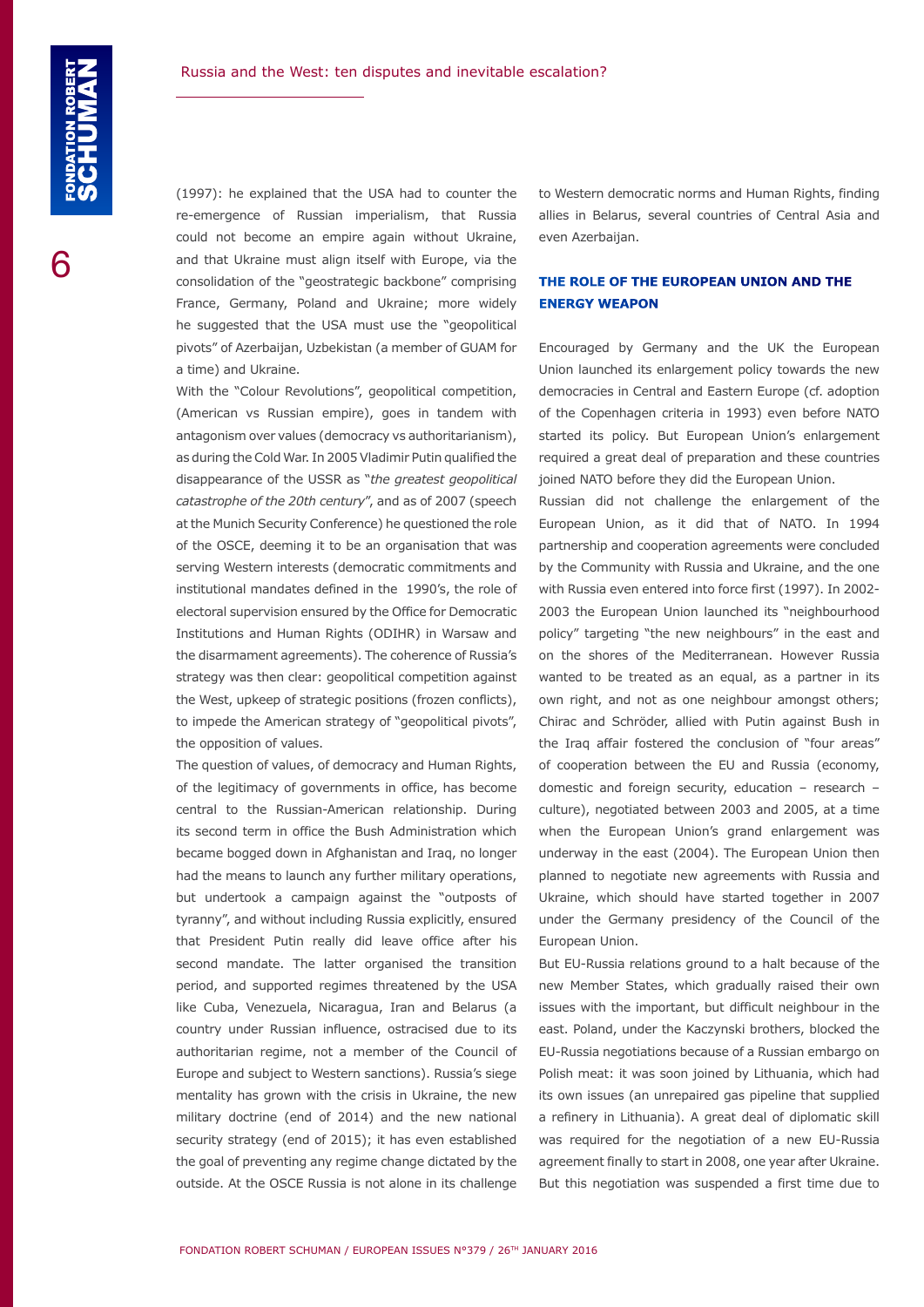the Georgian conflict, then a again after the Ukrainian conflict (and it has not been taken up again since).

The Russian issue then became a test for European unity and cohesion. A realistic majority (Germany, France, Italy, Spain, Portugal, Benelux, Austria, Finland, Greece, Cyprus, Slovenia, Hungary and Slovakia …) faced a more intransigent minority (notably the Baltic countries, Poland, Sweden and the UK). Russia divided Europe in two ways: interests and sensitivities diverged between Member States, and Russia has used these divisions to promote its own interests. The realists emphasise economic and energy interdependence, the hardliners Human Rights and strategic issues. A compromise was achieved by encouraging the neighbourhood policy (the dispatch for example of a customs mission by the Commission to ensure that trade with Transnistria occurred according to Moldovan territorial integrity, as of 2005 – the EUBAM mission) and by maintaining the prospect of cooperation with Moscow.

Energy issues then became a stake in the battle and they are complicated. Russia provides one quarter of the gas and oil used in the European Union, but this dependency varies according to the Member States (low or zero in Sweden and the UK, for example, and of little importance in France); conversely Russia depends on the purchases of its European clients and also the transit countries (in the mid-2000's 80 % of gas imported from Russia by the European Union transited via Ukraine; now it is only half that amount). On leaving office in 2005 Gerhard Schröder launched the construction of the gas pipeline *Nordstream* which facilitates the direct supply of Germany and Western Europe via the Baltic Sea (it entered into service in 2011 and its capacity is about to be doubled). Whilst the USSR never cut its supplies to Europe, Russia cut gas flows twice to Ukraine in the middle of the winter, in January 2006 and then in January 2009, in order to impose its price conditions and it repeated this in 2014 and 2015 after the second Ukrainian conflict. It also cut its oil supplies with Belarus in January 2007 for the same reasons. The confrontation took several turns: Russia tried to build a gas pipeline under the Black Sea in order to circumvent the southern transit countries (*Southstream*); the European Union fostered the Nabucco project, which was to diversify supplies by attracting hydrocarbons from the Caspian Sea via Turkey – both of these projects

have been abandoned for the time being. Moreover the European Union forced Gazprom to adopt its internal market regulations (separation between production and distribution activities) and launched a procedure for abuse of dominant position against the Russian giant in 2012. Hence it has fostered the diversification of energy sources (including via the liquid gas market) and flow reversal systems, enabling escape by Ukraine from Russian pressure in the event of further cuts.

This escalation was severely criticised in some countries. Slovakia's economy for example unhappily suffered the negative effects of the Russian-Ukrainian gas crisis. Claude Mandil, Director of the International Energy Agency, delivered a report on Europe's energy security just before the French presidency of the Council of the European Union in 2008, in which he noted that only three countries (Qatar, Iran and Russia) could guarantee the long term supply of gas to Europe and on this occasion quoted a Russian proverb: "*the bear that was sleeping peacefully in the forest has been woken, and now we are surprised that it is destroying everything within its reach.*" Even at the height of the Ukrainian crisis, which saw the European Union break off relations completely with Russia and adopt sanctions against the latter, the Commission (unlike the European External Action Service) has remained a source of mediation regarding energy issues and has helped towards settling Russian-Ukrainian conflicts.

# **THE GEORGIAN CONFLICT**

The entry into office of M. Saakashvili in Georgia in 2004 was followed by a growing disconnection from Moscow. Some developments went ahead peacefully, such as the recovery of Ajaria and the closure of a Russian base. But tension increased in Abkhazia and South Ossetia, two separatist regions on the Russian border. The Georgian president was encouraged, in his policy to recover these territories, by the Americans and some Europeans. Under American pressure and in spite of reticence on the part of France and Germany, which prevented authorisation for a "membership action plan", the NATO summit in Bucharest (April 2008), confirmed that both Georgia and Ukraine "would be members of NATO", which for the Russians, undoubtedly meant that a red line had been crossed.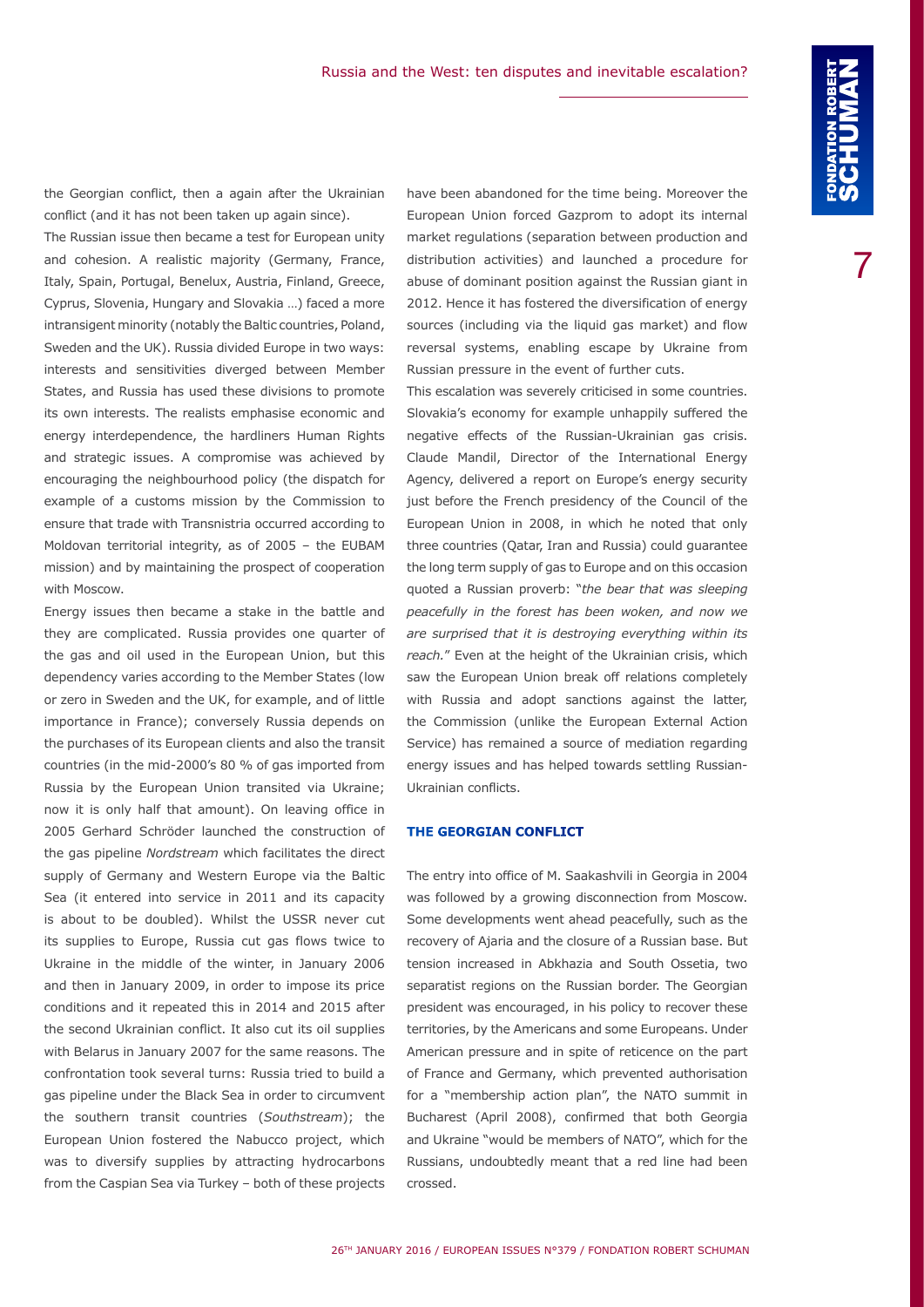When France took over the presidency of the Council of the European Union in the second half of 2008 military incidents were escalating. The Georgian president launched an attack on South Ossetia (7th August) followed the next day by a previously prepared Russian counter attack. In just a few days the Georgian army was defeated and the Russian army was at the gates of the Georgian capital. As president of the Council of the European Union, President Nicolas Sarkozy took the initiative – alone – to mediate between Moscow and Tbilisi in the night of 12th to 13th August, which was ratified the next day by the European Foreign Affairs ministers, who met in Brussels. He secured Moscow's commitment to withdraw its forces behind the lines that existed prior to hostilities. But the Putin-Medvedev team, under the obvious pressure of the former to exploit its success, acknowledged Abkhazia and South Ossetia's independence at the end of the month, which undoubtedly was a way of taking revenge on the West for Kosovo. This meant that the Russians did not withdraw behind the initial lines, as provided for in the agreement (after the cease-fire of 1992-1993 the Georgians had kept control over a part of Abkhazia and South Ossetia). An EU civilian mission was deployed as of September to ensure Russian withdrawal to the borders of both territories. It was on this incomplete *acquis* that the European Union accepted to normalise relations with Russia and to start negotiations for a new agreement that had been suspended at the end of August.

The Georgian conflict left a bitter taste in the mouth of the Western camp. Some wanted to interpret it as a result of the Georgian president's adventurism, who, having played the role of initial aggressor, was abandoned by the Americans (at the end of the Bush Administration) and ended up paying for his failure, as he was forced out of office (in 2013). Others believed that Russia had used its military force against a neighbouring state for the first time and did not respect the agreement concluded in August and that the European Union had normalised relations too quickly. The republics of Abkhazia and South Ossetia are only acknowledged by a handful of minor States (Nicaragua, Venezuela, Nauru), they are now dependent on Moscow more than ever before, which deems them as strategic elements (improved access to the Black Sea thanks to Abkhazia, control of the exit of the strategic Roki tunnel linking North and South Ossetia)

and the prospect of recovering them has been definitively removed from Tbilisi, which faces a terrible dilemma in its rapprochement with NATO (either to move under NATO's protection thereby ruling out the two regions de facto, that NATO cannot commit to recovering; or to privilege its territorial integrity and relinquish NATO's protection). Georgia opted for a strategy of appeasement after the departure of M. Saakashvili.

#### **THE UKRAINIAN CONFLICT**

Whilst relations calmed between Russia and the USA, with the presidents' commitment (Medvedev in Russia, Obama in the USA), they became antagonistic between Russia and the European Union because of economic and trade issues. For a long time the Russian authorities affected magnificent indifference regarding the economic rapprochement between Ukraine and the European Union, even the prospect of the country joining the EU, undoubtedly not without secretly rejoicing at the fact that a majority of EU Member States, the first being France and Germany, did not really want to open membership to a country like Ukraine. But as of 2009 the neighbourhood policy in the east became the, "Eastern Partnership", (notably promoted by Poland and Sweden and accepted by Nicolas Sarkozy, who had just launch his "Union for the Mediterranean" in the south) and gave the impression that it wanted to include its neighbours in the east (the three countries of the Caucasus, Moldova, Ukraine and even Belarus) in the single market (liberalisation of trade, regulatory convergence, association with the Union's policies), but excluding Russia, with whom laborious negotiations for a new partnership agreement were turning into a dialogue of the deaf. The Eastern Partnership Summit in Vilnius at the end of 2013 should have marked the crowning success of this, but Armenia and Ukraine backed out of the association agreements negotiated with the European Union at the last minute and only Georgia and Moldova signed (Azerbaijan and Belarus distanced themselves).

Some accused the European Union of refusing to listen to Russia's last minute objections. It is true that the EU's free-trade agreements with Ukraine are not incompatible with those between Ukraine and Russia; it is also true that Ukraine cannot be both in a customs union with Russia and in a free- trade zone (including regulatory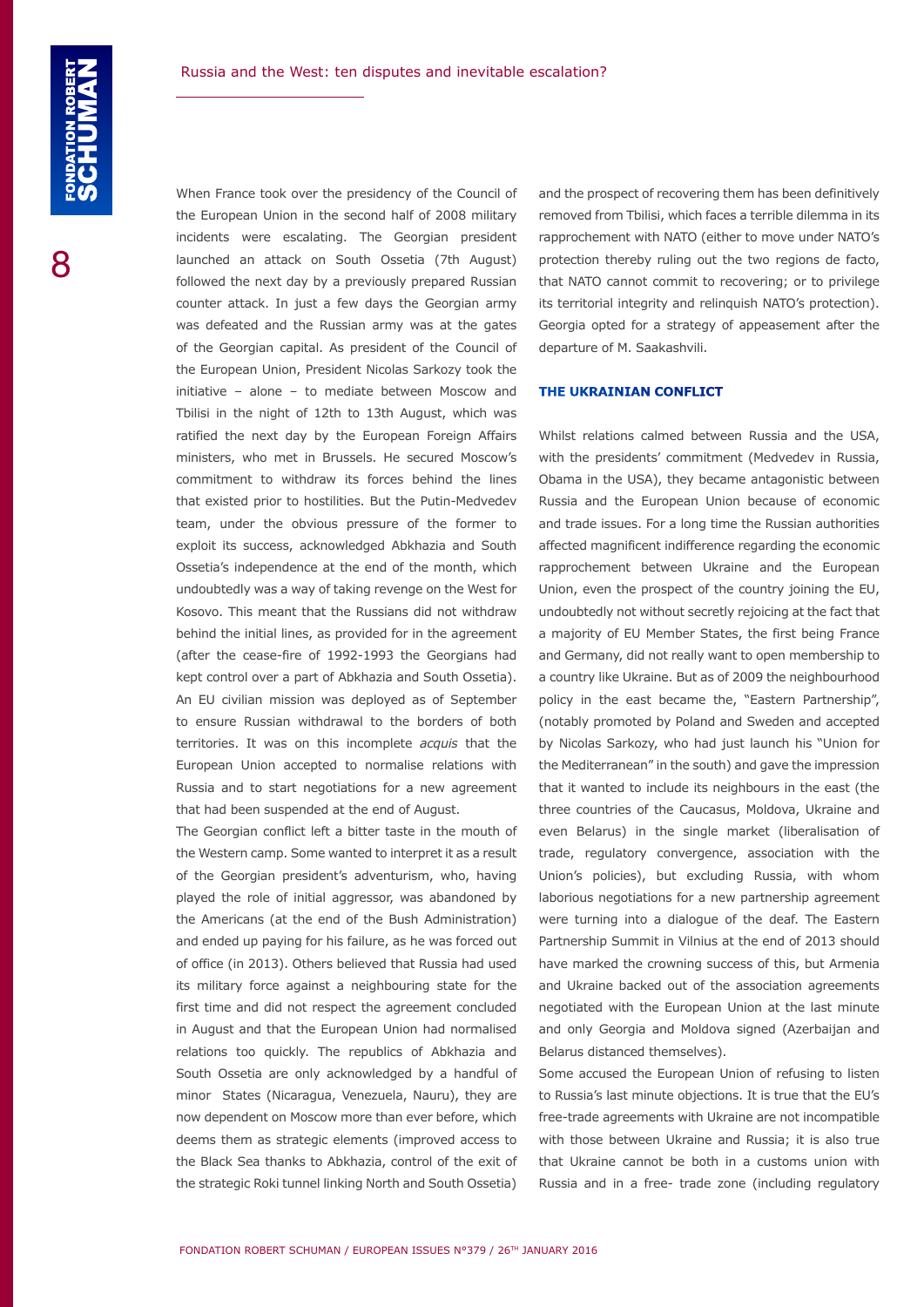convergence) with the European Union and that the latter asked it to choose between the two. Since then Brussels has accepted to renegotiate with Moscow but the association agreement was confirmed unchanged with the new Ukrainian government.

Russia intends to create its own zone of economic integration around itself. Although the initial project, (Russia-Belarus union in 1996, the Eurasian Economic Community, or *Eurasec*, in 2000) were not really implemented, a customs union was formed in 2010 between Russia, Belarus and Kazakhstan, and the *Eurasec* transformed into Eurasian Economic Union in 2014. It was with the goal of detaching Ukraine from the European Union that Vladimir Putin tabled a massive aid programme at the end of 2013 (significant reduction in the price of gas, a loan of 15 billion \$) directed at the "pro-Russian" President Yanukovych (elected, conventionally in 2010). He also convinced Armenia and Kyrgyzstan to join his Eurasian union.

But Ukraine is torn between its pro-European aspirations, especially in the west, and its economic and cultural links with Russia, especially in the east and south (since nearly one fifth of the population is ethnically Russian and a major share is Russian speaking). Victor Yanukovych's U-turn on the association agreement was immediately followed by mass protests on the part of the population in Kyiv and across a large part of the country, which led to the sympathy and encouragement of Western leaders and media. Since the European Union could not mediate in a conflict in which it was involved itself, the three Foreign Ministers of the Weimar Triangle (Germany, France, Poland) negotiated a political solution (reluctantly supported by Russia) providing for early elections (agreement of 21st February 2014). Victor Yanukovych's government collapsed just the day after under popular pressure. Vladimir Putin responded violently to the prospect of Ukraine toppling into the West's hands: he orchestrated his own narrative (the legitimate government had been overthrown in a "coup d'Etat" organised by neo-Nazis) and acted with as much determination as he did concealment, using the *faux-pas* of the new authorities (which announced that it was going to do away with Russian as one of the country's official languages alongside Ukrainian). Organised forces took control of Crimea at the end of

February without encountering any real resistance, (the population is mainly Russian and the peninsula was only re-attached to Ukraine in 1954), called for the help of the Russian armed forces and organised a hasty referendum (17th March); they then ratified the Crimea's annexation to Russia – whilst the UN's General Assembly provided its support to Ukraine's territorial integrity by an overwhelming majority (100 votes against 11). An OSCE observer mission was then dispatched across the country (except in Crimea) as of 21st March with Russia and Ukraine's agreement granted in Vienna: this was the first step towards deescalation in the conflict at a time when the EU decided to implement its first sanctions against Moscow. But an armed uprising started at the beginning of April in the Donbass, a region typified by its strong Russian population and its close economic links with Russia (heavy industry). Russia provided indirect aid (secret services, mercenaries or "volunteers", arms) - its involvement has only recently been acknowledged by the Kremlin. A civilian airplane flying over the Donbass was brought down in July 2014 by a Russian built missile, leading to the deaths of 300 hundred people, who were mainly Dutch.

By pretexting a "coup d'Etat" orchestrated from the outside and by using the "people's right to self-determination" Russia quite flagrantly infringed the rules of international law: the territorial integrity of Ukraine, the rules governing the non-use of force (even though Moscow acted covertly), and the Memorandum of Budapest (1994), whereby it guaranteed Ukraine's borders in exchange by Kyiv's relinquishment of its nuclear heads stationed on its territory. Privately Russian diplomats justified this divergence from standards with the West's policy that had privileged the *fait accompli* and which did not know how to listen. The European Union (and Angela Merkel in particular, far from sharing the Russophilia of her predecessor) had no other choice but to align with the USA, in a policy of unprecedented sanctions against Russia: breaking off of political dialogue, interruption of ongoing negotiations; targeted sanctions – refusal of entry and stay, assets freezing – against Russian personalities involved in the aggression against Ukraine, but not against Putin or his Foreign Minister; finally economic sanctions as of July 2014 (technological embargos, access bans on Russian banks to European capital markets).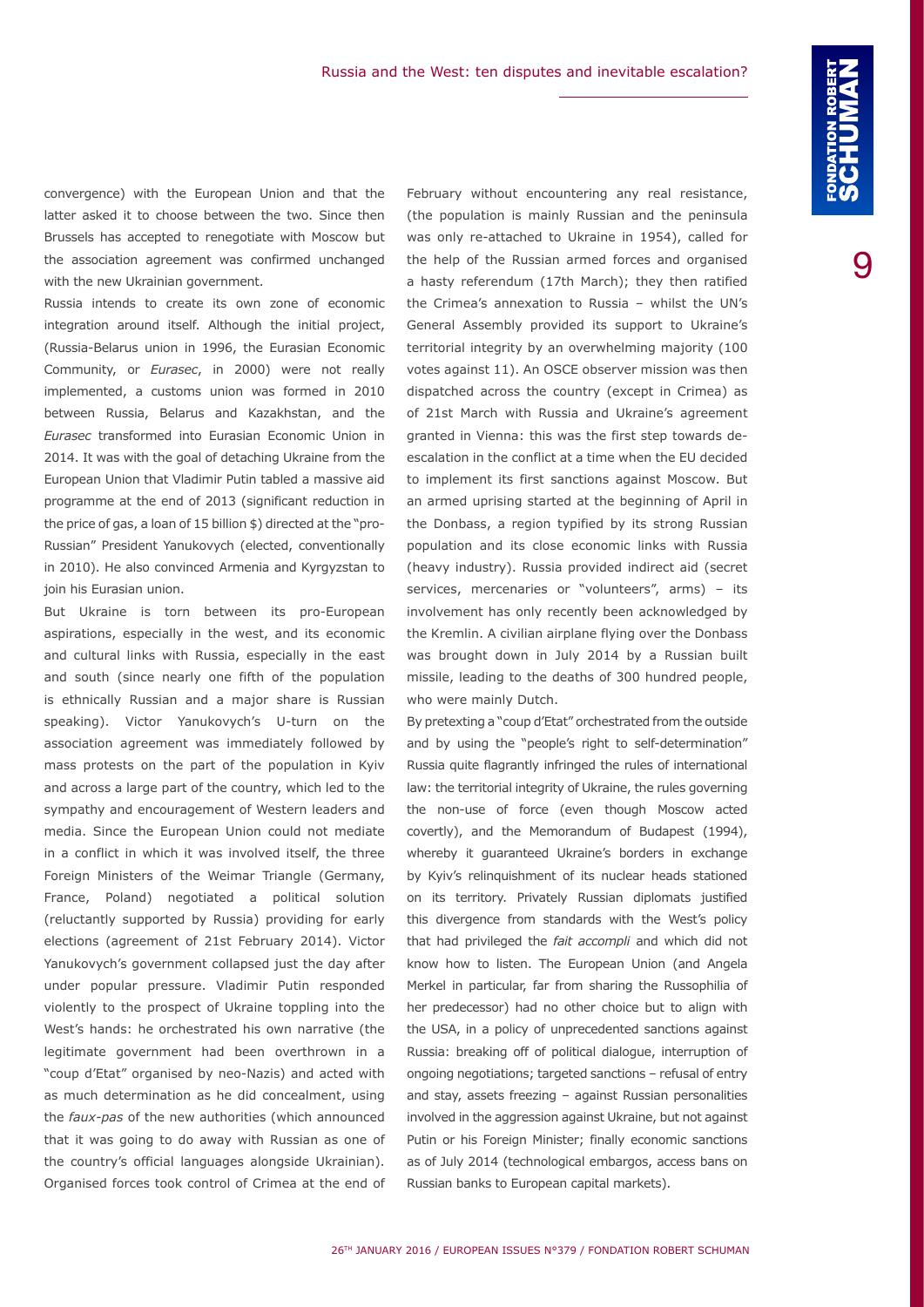The European Union could no longer assume the role of mediator and others (UN Secretary General and the Council of Europe, the Swiss Presidency of the OSCE) did not have enough political clout to have any effective involvement. France and Germany took the initiative to prevent the escalation of the conflict. François Hollande took advantage of the commemorations of the Normandy Landings (6th June 2014) to invite V. Putin and P. Poroshenko, the newly elected Ukrainian president, which led to a first meeting between the two heads of State and the launch of the Normandy Format, which also included Angela Merkel. Following a counteroffensive by the separatists at the end of August against the Ukrainian "anti-terrorist" operation, Kyiv and Moscow negotiated agreements in Minsk at the end of September providing for a cease-fire in the east of Ukraine and a settlement process. A further escalation in the field again obliged the French President and the German Chancellor to intervene personally in the negotiations at the summit of a new agreement in Minsk (12th February 2015). Under the political supervision of France and Germany (Normandy Format), the diplomatic guidance of the OSCE (trilateral contact group involving Russia, Ukraine and the separatists) and OSCE observers in the field, the conflict has died down. But the odds seem to be heavily against the re-integration of the eastern regions back into Ukraine and there is a danger of a major "frozen conflict" setting in (in reference to other frozen conflicts in Moldova and the Caucasus) due to the difficult question of holding free elections in the Donbass – and also over the status of Crimea. There is a strategic advantage for the Kremlin in the status quo – short of achieving a neutral status for Ukraine – that the West has never wanted to entertain, in virtue of any country's sovereign right to choose its alliances, it makes it impossible – similarly for Georgia - for Ukraine to join NATO and thereby contributes to weakening this country from Moscow's standpoint.

# **THE SYRIAN CONFLICT**

In the Syrian conflict, which has continued to grow in intensity since Bashar al Assad's regime initially suffered the shockwave of the Arab Spring in 2011, Vladimir Putin seems to have been driven by some fundamental and constant principles: support of "legitimate" regimes in office (not to accept changes of regime via force or popular pressure); preventing Bashar al Assad from suffering the same fate as Gadhafi, overthrown in 2011 by NATO intervention (which extrapolated the mandate given by the UN Security Council), the fight to counter Islamic Sunni terrorism, (preventing contagion to Muslims in the Caucasus), Russian interests in the Middle East (maintaining it as a regional power) and more globally the status of Russia as a global, political and military power (in order to improve the power balance with the West).

Quite quickly positions grew tense between the West and Russia over Syria, since one wants to see the emergence of a democratic opposition to replace the Assad regime, and the other is defending the government in office. In the summer of 2013, whilst Bashar al Assad started to use his arsenal of chemical weapons as a means of repression and that the West was planning to intervene militarily (the Obama Administration turned it into a "red line" and France said it was ready to act, even though the UK and Germany remained in the background), Vladimir Putin really made a master stroke as he suggested the chemical disarmament of Syria. Hence he prevented Western intervention (that Barack Obama, in his stance of strategic restraint, really did not want) and achieved two goals: to set Russia as the responsible power (in the fight to counter proliferation) and to prolong the life of the Syrian regime.

When in 2014 Islamic State of Iraq in the Levant started to spread significantly, it gradually became a joint threat that has united the West, the Arab monarchies and Russia. The Americans and their allies started to bomb Islamist positions in Iraq and Syria in the summer of 2014 (France only extended its operations to Syria a year later) and the Russians started their strikes in Syria in September 2015. Behind this common threat the Russians and the West are divided over the fate to reserve for Bashar al Assad. But what is at stake in this conflict for Russia is its return to the negotiating table as an inevitable player, just as it was in the Iranian nuclear crisis (agreement of 14th July 2015); it also aims to defend its interests better.

# **ESCALATION AND ITS HOLDING ROPES**

The escalation in tension between the West and Russia over the last fifteen years, swinging from action and response, comprises a heavy trajectory from which it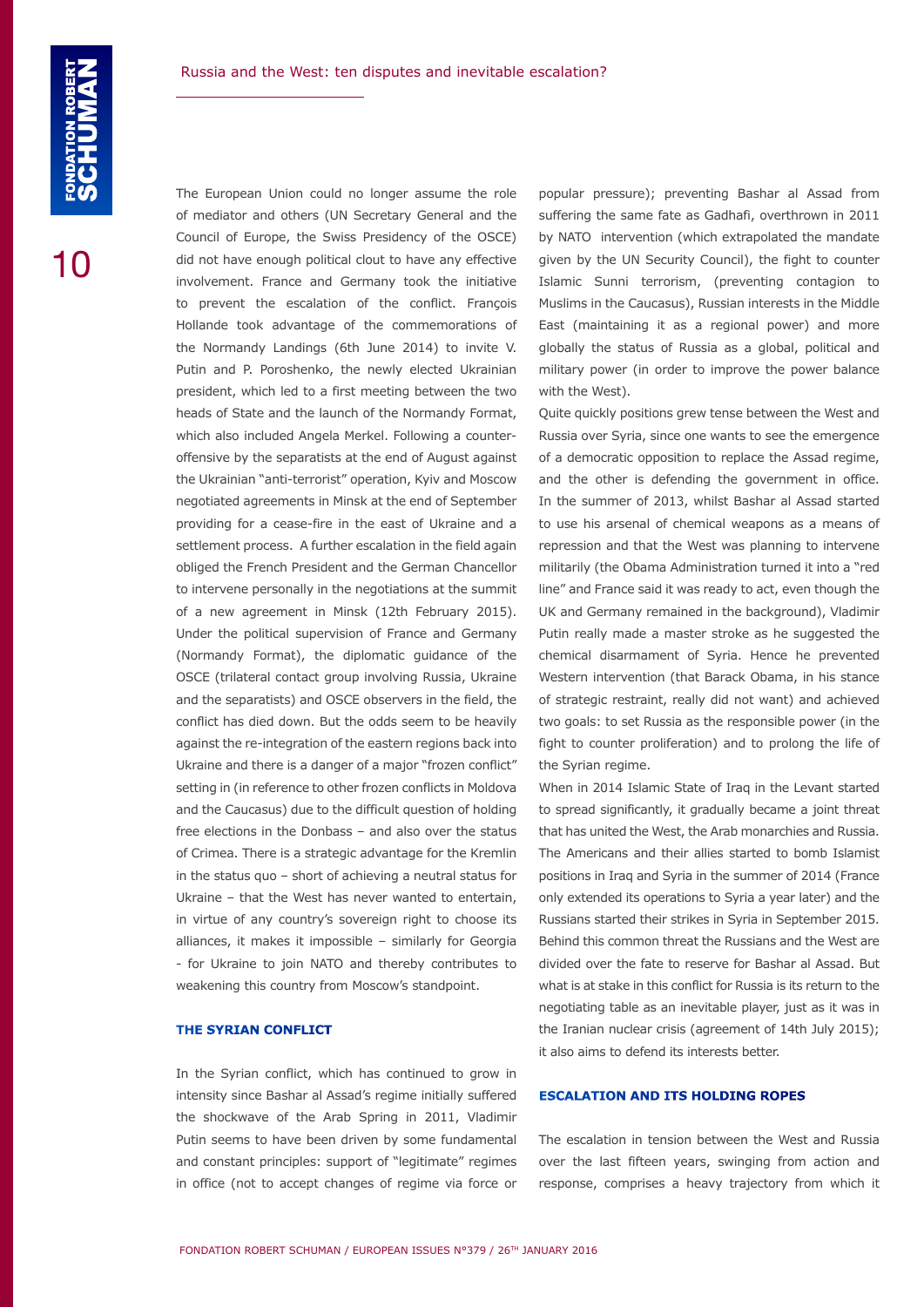will be difficult to deviate. Russia has been seen as the Western anti-model and has progressively become this: due to the nature of Russian power, which is increasingly authoritarian, increasingly repressive, defending "traditional values", in the face of the "decadence" of Western mores, reasoning along Westphalian lines (sovereignism, non-interference, influence sharing, zero sum territorial disputes, military power, action of secret services) against Europeans who are set (but not completely) in a post-national, post-modern, post-Westphalian world (soft-power, economic cooperation, irresistible attraction of Western values).

However we should avoid making a schematic presentation: on more than one occasion the West has turned to the use of military power, and these interventions have not always been necessary, nor well calibrated; it knows how to use "hard power" (as shown in the sanctions adopted against Russia) and it can also reason according to geopolitical lines (which also explains the divergence between the countries of Europe and Moscow); they must also question their policy in the post-Soviet space, which has not always been crowned with success.

Antagonism between the West and Russia is there to stay. It is set in the divergence of values, and has revived a kind of ideological opposition that is reminiscent of the Cold War period, even though this has to be placed in a wider context: the West wants to spread its democratic values, whilst Russia wants to form a coalition with the emerging powers – notably the BRICS – against Western interference. Although the Obama Administration has typified itself by its restraint, there is nothing to say that a new American Administration will not make a greater show of its muscle. In a difficult context, which will remain so, it might be wise to retain the notion of long-time (strategic patience, remembering for example that it took 12 years for the nuclear negotiations with Iran to be concluded and a similar amount of time was required between the Act of Helsinki and the collapse of communism), and to remain realistic about the method to employ, taking on board the constraints which weigh on action by those in charge. We might quote four of these.

The first constraint is Russia's development. A little like Milosevic in Serbia, Putin bases his power on a cocktail of nationalism, authoritarianism and the quest for external success. He is popular and this might last for a long time to come, the example of Alexander Lukashenko in Belarus (in office since 1994) and other leaders from former countries of the USSR should make us stop and think. The West must not abdicate its values and the long term goal of democratising Russia, nor should it demonize Putin more than any other in the global antagonism between democratic societies and authoritarian regimes (not to mention the problems in some Western countries like Hungary and Poland). The West should rather define a strategy that aims to open up Russian society and help those who are persecuted there – which means dialogue and diplomacy, as with the adoption of the Act of Helsinki (1975) vis-à-vis the Soviet Bloc.

The second constraint is strategic asymmetry. As the two most recent conflicts have shown in Georgia and Ukraine, the West cannot make or encourage war in the post-Soviet space without setting everything ablaze, they cannot enlarge NATO any further without poisoning the situation, they must reckon with a power that deems that this region is part of its vital interests (historical, economic, cultural, strategic), which is in a position of strength to defend them and which is also a nuclear power. The means of exercising pressure, like sanctions for example are effective and probably helped slow Moscow's power politics; but the Russian economy has especially been weakened by the fall in oil prices and it is not certain that these economic sanctions will help achieve strategic advantage (although their removal is conditioned by the EU with the return of the Donbass to Ukraine). It is not obvious either that a policy of military escalation by NATO, with the militarisation of the east flank, will match the reality of a Russian "threat", which is not really anything like it was in the Soviet era (the cumulated military budget of the NATO countries is ten times that of Russia, that we sometimes qualify as a "poor power".

The third constraint is the cost of escalation. This applies to both sides. Sanctions are costing the European economy. They are even more costly for the Russian economy – and Crimea and Donbass have gained nothing from their split from Kyiv. To this we might add the cost of the untapped potential of cooperation with a country which is Europe's leading market (in terms of the number of inhabitants) and a reservoir of raw materials. The European Union has to help Ukraine, but its means (neighbourhood policy – 3